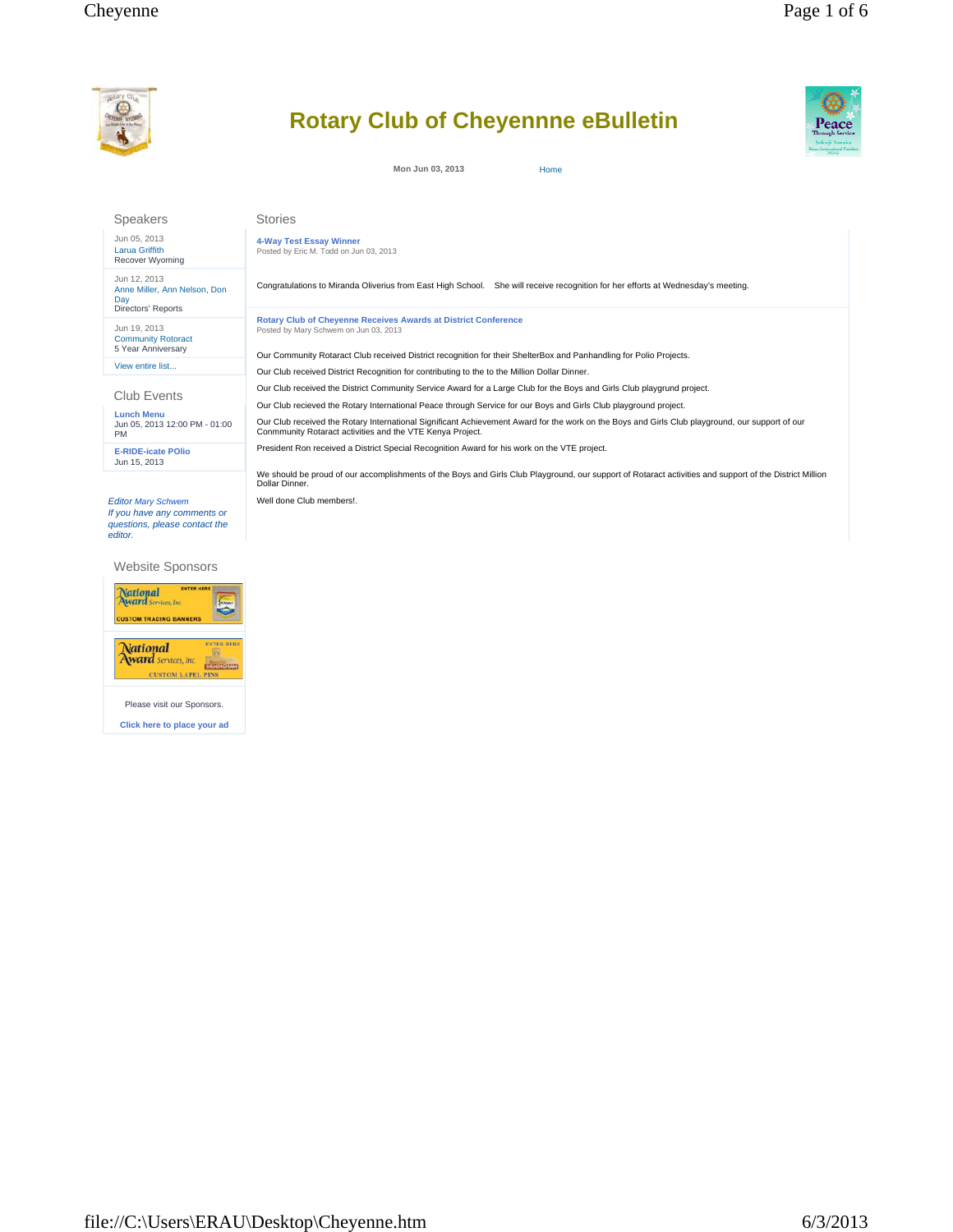$\perp$ ERNATIONA . *Significant*<br>rievement Hward OTARY is hereby presented to the Rotary Club of  $\overline{\phantom{a}}$ Cheyenne  $\sum$ in recognition of outstanding and significant community service efforts. OTARY S Janaka District G  $\approx$ **Notable Years of Rotary Service** Posted by Teresa S. Moore on Jun 03, 2013 Floyd Bishop 41 years Paul Hickey, John Sims 31 years Dee Rodekohr 25 years **June Birthdays** Posted by Teresa S. Moore on Jun 03, 2013 1 Anne Miller, Jerry Jessen 2 Stephan Harris 3 Ed Janay 4 Eric Todd 9 Jim Applegate 15 Jon Sims 16 Ellen Rutledge 17 Roger Schreiner, Randy Bruns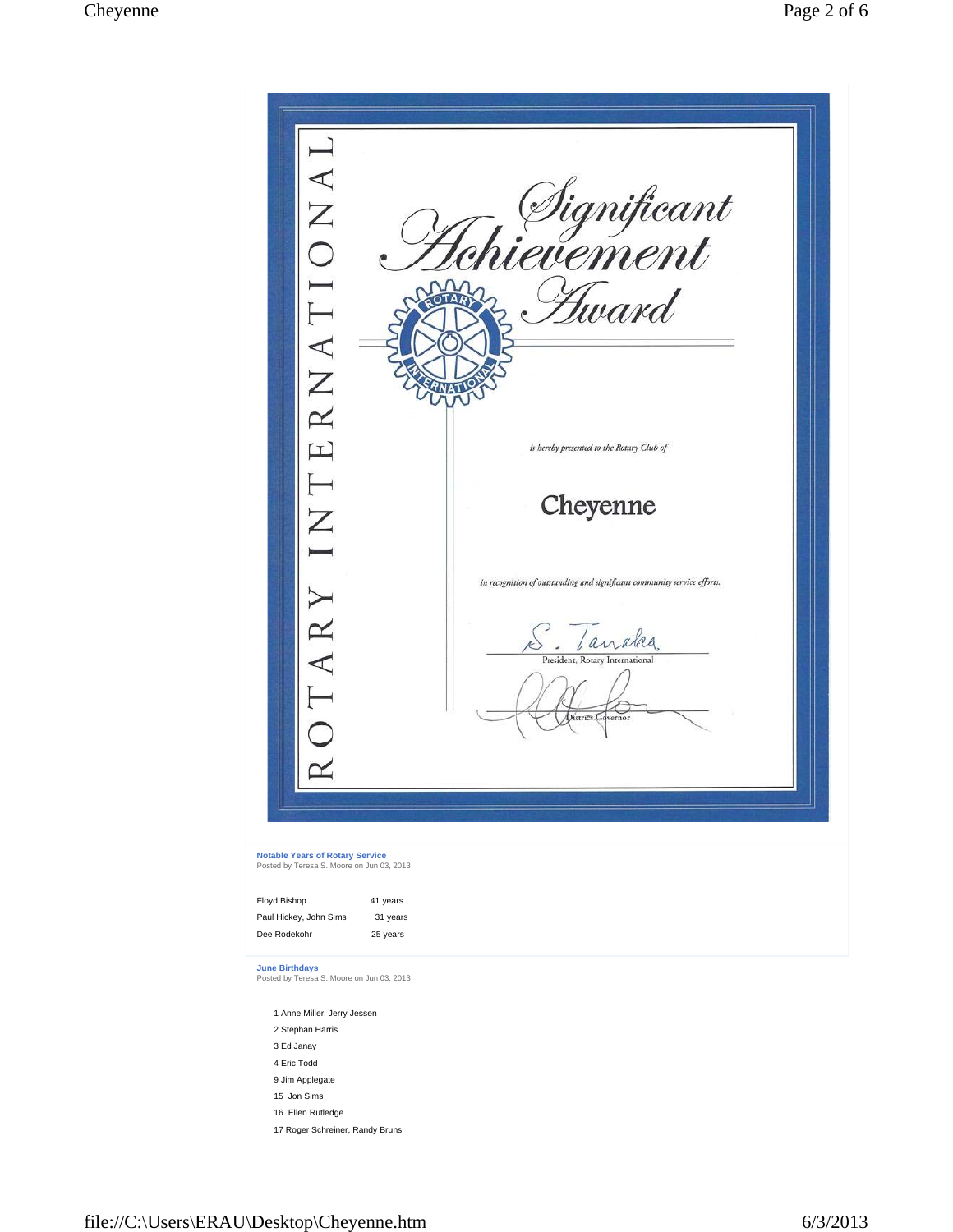| 20 Lucie Osborn |
|-----------------|
| 25 Larry Atwell |
| 29 Randall Reed |
| 30 Larry Meuli  |

**May Perfect Attendance** Posted by Teresa S. Moore on Jun 03, 2013

Billie Addleman, Rod Anderson, Brittany Ashby, John Auld, Roz Baker, Joe Devine, Mick Finnegan, Randy Ford, Bill Gentle, Ron Hammel, Alan Johnson,<br>Jamie Markus, Jeanie Martinez, George McIlvaine, Scott Meier, Teresa Moore, Swallow.

**Last Chance for 2013-14 Directory Photographs**

Posted by Lawrence Finnegan on Jun 03, 2013

Mary Guthrie will be available to take photographs at the Wednesday, JUne 5th meeting. If you are a new member and haven't already done so, please<br>have Mary take your picture at this meeting. You may also have a new pictur

You may also e-mail her a picture to mbguthrie@msn.com.

**We Care Announcement** Posted by Mary Schwem on Jun 03, 2013

Condolences to the family og Honorary member, John Veta.

### **Volunteer Affidavits Now Due** Posted by Anne E. Miller on May 20, 2013

It is the duty of all Rotarians and Rotarians' spouses, partners, and other volunteers to safeguard to the best of their ability the welfare of and to prevent<br>the physical , sexual, or emotional abuse of children and at-ri

All district committee members, club youth exchange officers, club counselors, chaperones, RYLA chaperones, youth exchange host family members over<br>the age of 18, or anyone having individual and/or unsupervised contact wit

The forms will be available at the Sergeant of Arms table or on the club website. You may also find it on the District website:<br>http://www.clubrunner.ca/Data/5440//HTML/123612//VOLUNTEERAFFIDAVIT2012-2013.pdf Electronicall

They are due by July 1, 2013, the beginning of our new Rotary Year.

Please contact Anne Miller: Kyliescoob@aol.com if you have any questions.

### **Chipping for a Cause**

Posted by Mary Schwem on May 20, 2013

The Sunrise Rotary Club is excited to get our annual tournament plans underway!

This year we have selected to financially support the Foster Grandparents Program, Foster Kid Christmas Party, Rotary Foundation and the Sunrise<br>Rotary Scholarship Program at Laramie County Community College. All of these safe houses. The Foster Kids Christmas Party provides hope to foster children by providing them with a full holiday meal, a visit with Santa and a gift bag<br>which these children would not mally be able to enjoy. The Rotary education and financially assisting their pursuit of an education and dream.

The Sunrise Rotary Club asks for your support of the tournament. Enjoy some sun, play some golf and give back to Cheyenne by joining us on June 28<sup>th</sup>,<br>2013. Lunch will also be provided before the tournament begins.

Register early to secure your spot in the tournament, simply fill out the registration form and return it along with payment to the Rotary Foundation at 2916 Thomas Road, Cheyenne, WY 82009.

If you have any questions regarding golfing in the tournament or sponsorship opportunities, please contact Brenda Laird, Blaird@lccc.wy.edu.

# **Changing your On-Line Directory Information** Posted by Mary Schwem on May 13, 2013

Go to cheyennerotary.org. And hit the login button on the right hand side of the website.

Once you have logged in, you screen should look like the one highlighted below.

Go down to the Directory Link and go to your name under the appropriate first letter of your last name. Click on your name and then the edit button. When you made your corrections click on

Save button.

If you wish to add your picture use the link after the directory link and download your picture following the directions provided.

Please contact Mary Schwem,, Mary.Schwem@erau.edu If you are having problems logging in.

**E-Ride-icate Polio** Posted by Lawrence Finnegan on Apr 24, 2013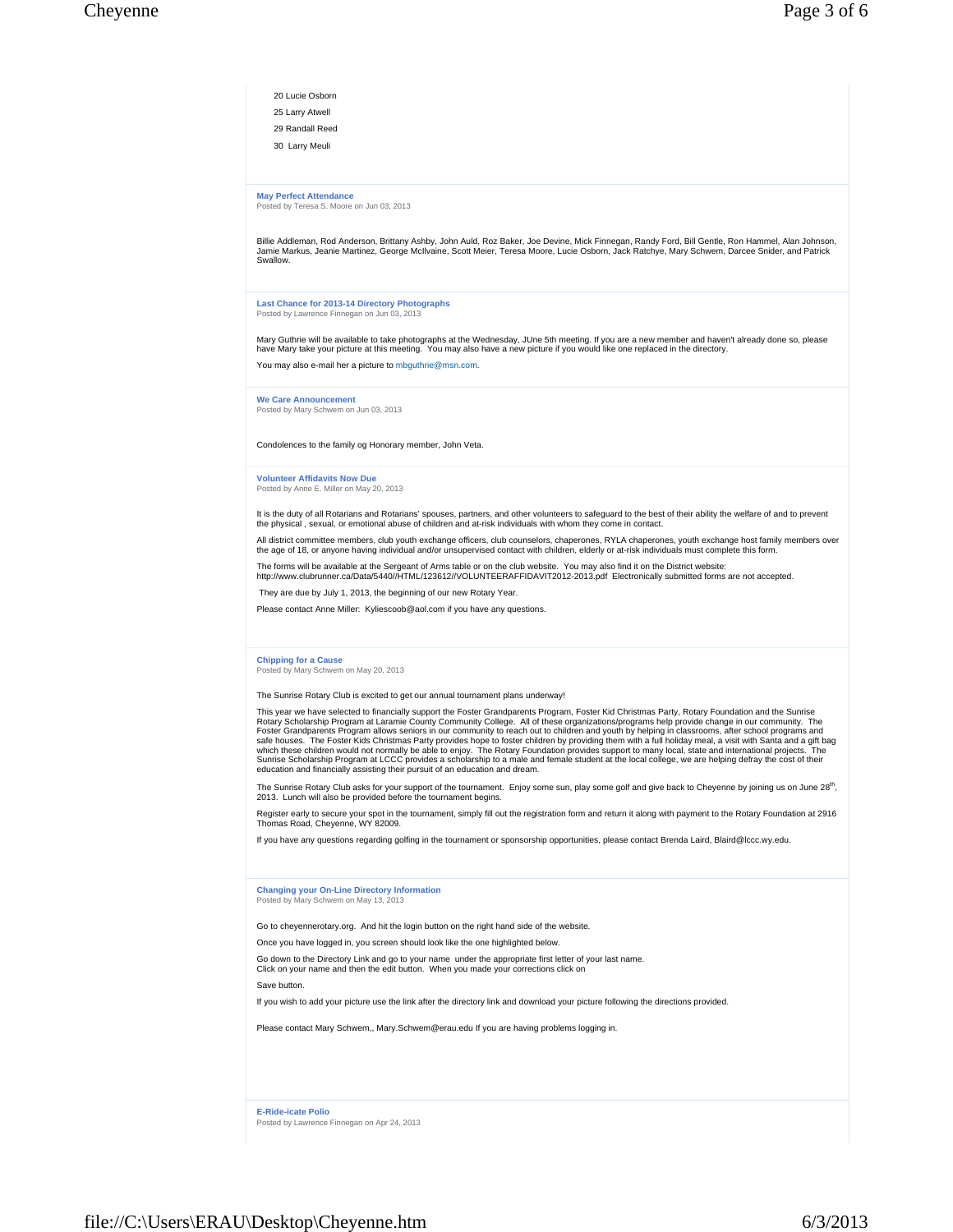The Polio Plus Committee of the Rotary Club of Cheyenne is planning a fundraiser in the form of a motorcycle poker run scheduled for Saturday, June 15th. It's called "The e-RIDE-icate Polio Poker Run".

For those unfamiliar with a poker run, participants register, pay their entry fee, and sign a liability waiver at the starting point\*; then ride to four or five<br>different, designated locations\*, picking up a poker card at

The Committee's goals are:

· to introduce new people to Rotary,

· to make people aware of Rotary International's efforts to end polio, worldwide, and

to expand our fundraising beyond the scope of our Club members.

The Committee is looking for sponsorships and volunteers (at each location - that's what the "\*" is for – volunteers needed). Although we say that we're<br>looking for support outside the Club, we certainly wouldn't turn a C

Remember, we're "this close" -- -- and gettin' closer.

Please contact a Committee member if you're interested: Mick Finnegean, Janet Lewis, Reed Shafer, Erin Begeman, Lin Davenport, Donna Beaman,<br>Desiree Hannabach, Norma VanMatre, and Judy Weickum.

### **I Want Electronic Notices** Posted by Kim Withers

### Hello Rotarians,

Over 40 Rotarians have already signed up for Electronic Dues Notice for this quarter's bill. If you would like to receive the dues notice electronically and<br>you didn't sign up for electronic statement notices, and would l

Note: Electronic notices will be sent to email address on file with Club Runner.

Kim Withers Rotary Club of Cheyenne

## Sign up now for June 19, 2014 **"Home Hospitalityâ€** Posted by Dana B. Metzke on Mar 11, 2013

Be a big part of hosting out-of-town Rotarians during the 2014 Rotary Conference to be held in Cheyenne.

Home Hospitality is a fun way to meet Rotarians from around the district by personally hosting them to dinner in your home.

Under the Home Hospitality program, Rotarians from the Cheyenne noon and Sunrise Clubs volunteer to host four to six visiting Rotarians to dinner the first evening of the Conference. In your beautiful home, you are free to create the menu and atmosphere; be it a patio barbecue, indoors under the chandelier or a catered affair.

Should you believe your personal culinary skills to be unsavory, fret not; you may host fellow Rotarians to one of Cheyenne's local eateries.

By evening's end you will have learned insights into other Clubs' doings, received a lot of compliments and to top it off, gained new friendships.

Yet another plus: By signing up now for Home Hospitality, you have more than a year to plan. Contact Da na Metzke, 634-8045 or chipgato@aol.com.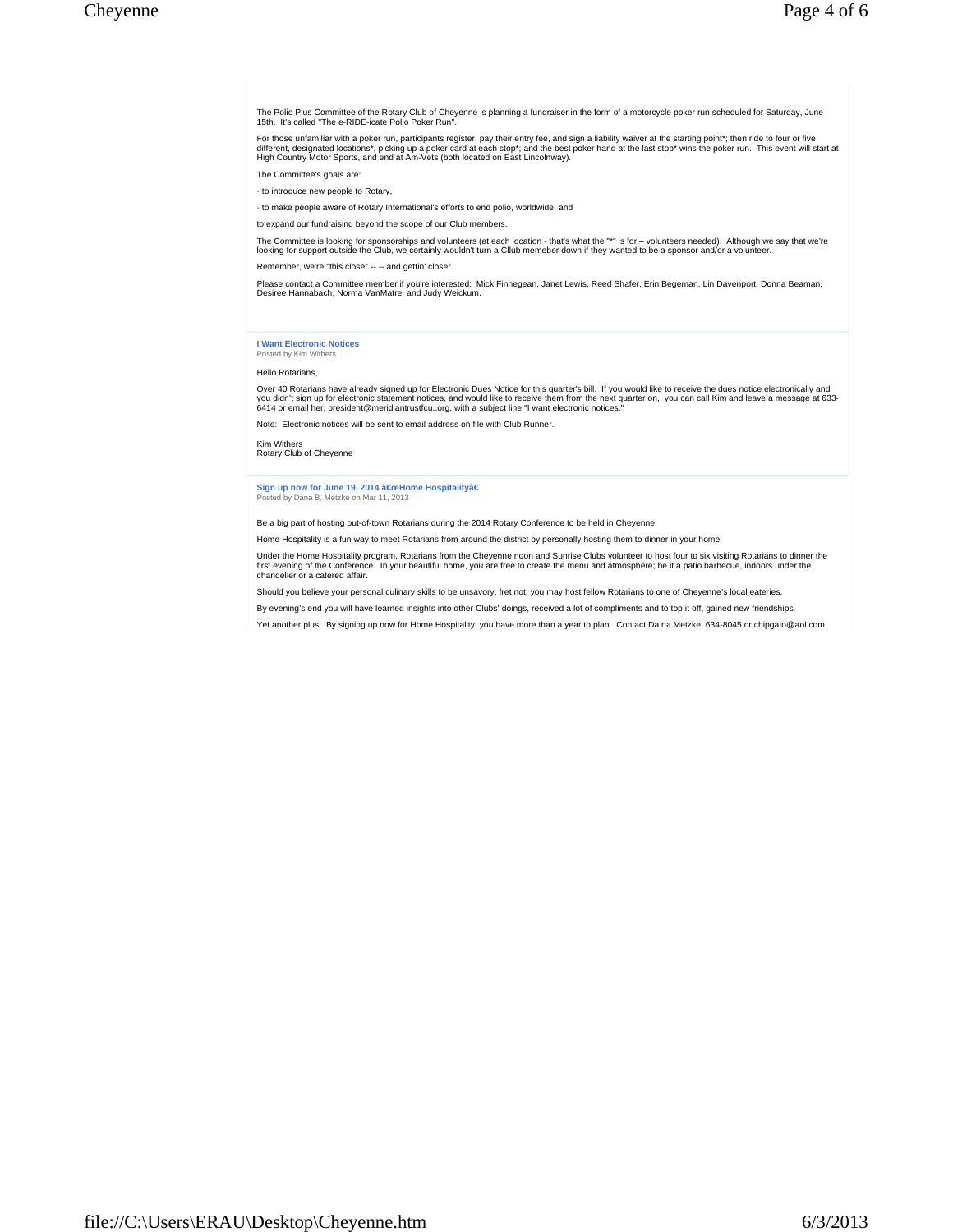